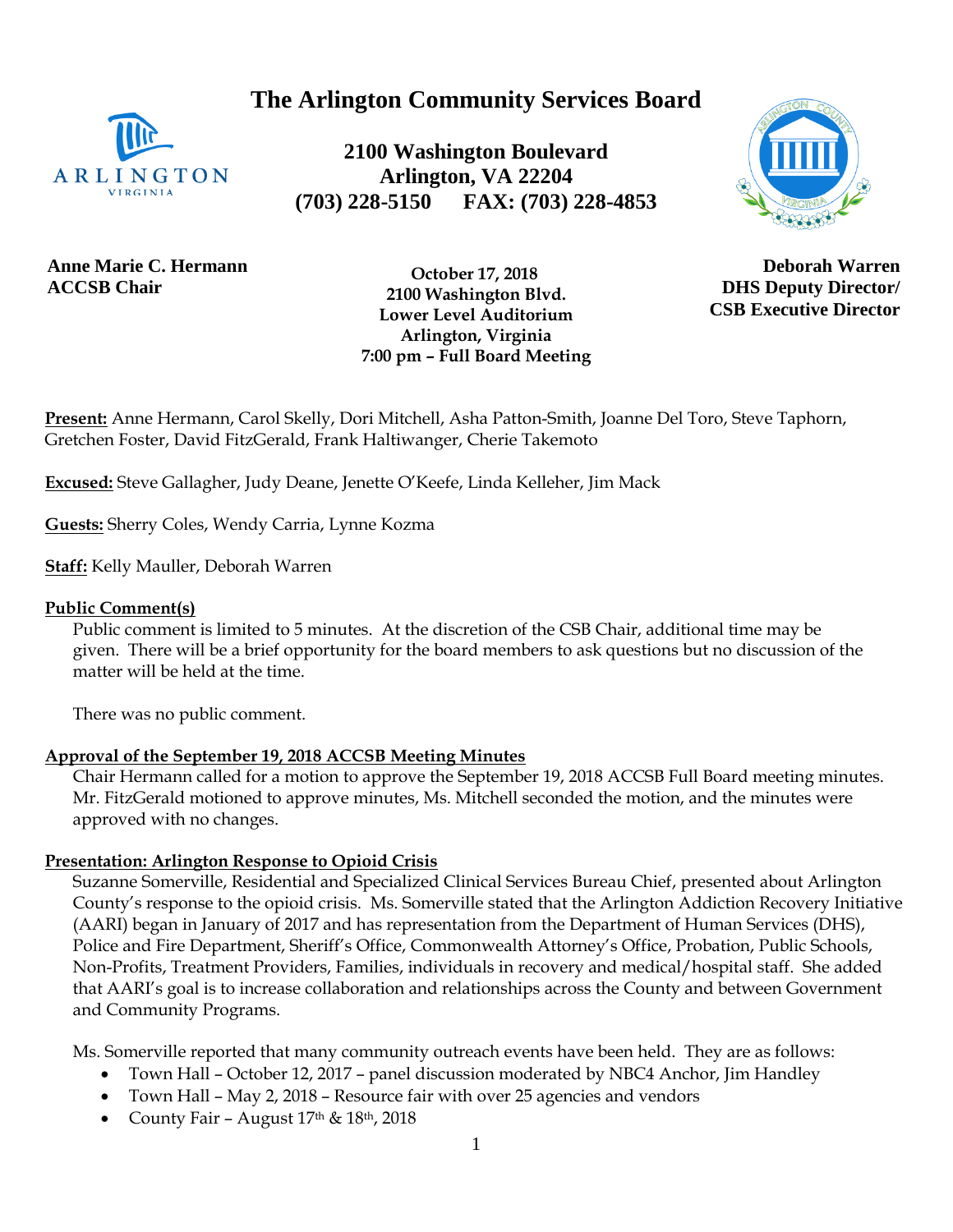- Farmer's Market August 29, 2018
- Nauck Community Day September 15, 2018

Ms. Somerville reported that information to the community and social media has been increased.

- A website was created<https://health.arlingtonva.us/opioid-awareness>
- Outreach cards for first responders to hand out were developed
- A brochure and flyers were created for community events
- A number for opioid crisis calls was established with Crisislink there were 52 calls in FY18
- Daily social media blasts were conducted during International OD Awareness Day Week
- Quarterly outreach to the community using Arlington's established social media

Ms. Somerville stated that 128 individuals including clients, staff and the community have completed Revive! Training. REVIVE! is a program of the Commonwealth of Virginia that makes naloxone (Narcan®) available to lay rescuers to reverse opioid overdoses. REVIVE! trains individuals on what to do and not do in an overdose situation, how to administer naloxone, and what to do afterwards (Revive! source: [https://www.fairfaxcounty.gov/community-services-board/heroin-opioids/revive\)](https://www.fairfaxcounty.gov/community-services-board/heroin-opioids/revive). Ms. Somerville added that a State Grant was secured to purchase Naloxone.

Ms. Somerville stated that the Police Department installed three permanent drug take back boxes in Arlington. They are installed at the following locations:

- Fire Station #2 4805 Wilson Boulevard
- Fire Station #9 1900 S. Walter Reed Drive
- Police Station #14 14<sup>th</sup> Street & Courthouse Road

Ms. Somerville reported about additional goals for AARI.

- Increasing accessibility to needed treatment Same Day Access to services for individuals with a substance use disorder; amended the Phoenix House contract to allow for Medication Assisted Treatment (MAT)
- Utilization of MAT Office Based Opioid Treatment Program (OBOT) that offers Suboxone and Vivitrol options combined with group and individual therapy
- Drug Court Treatment Program A 5 phase, 15-month program comprised of Moral Reconation Therapy, psycho-education, group and individual therapy – there have been 13 graduates since 2013
- Alternative sentencing Jail Diversion, Dual Diagnosis Therapist and a community residential team identify individuals who would benefit from community treatment and whose charges are appropriate; post court: one staff will evaluate the individual to determine appropriateness for multiple DHS programs
- A network of peer volunteers is being developed
- Police and DHS outreach staff are identifying non-fatal overdoses and attempting to engage the individual in services
- A plan is being developed to address substance exposed infants
- A dashboard has been created to track opioid related information
- A national overdose mapping program has been developed

# Questions and Answers:

Ms. Del Toro asked if withdrawal from opioids is worse than withdrawal from other substances. Ms. Somerville responded that alcohol and benzodiazepines are the only substances that an individual can die from during withdrawal. She added that withdrawal from opioids is more equivalent to extreme flu-like symptoms and the individual will not die.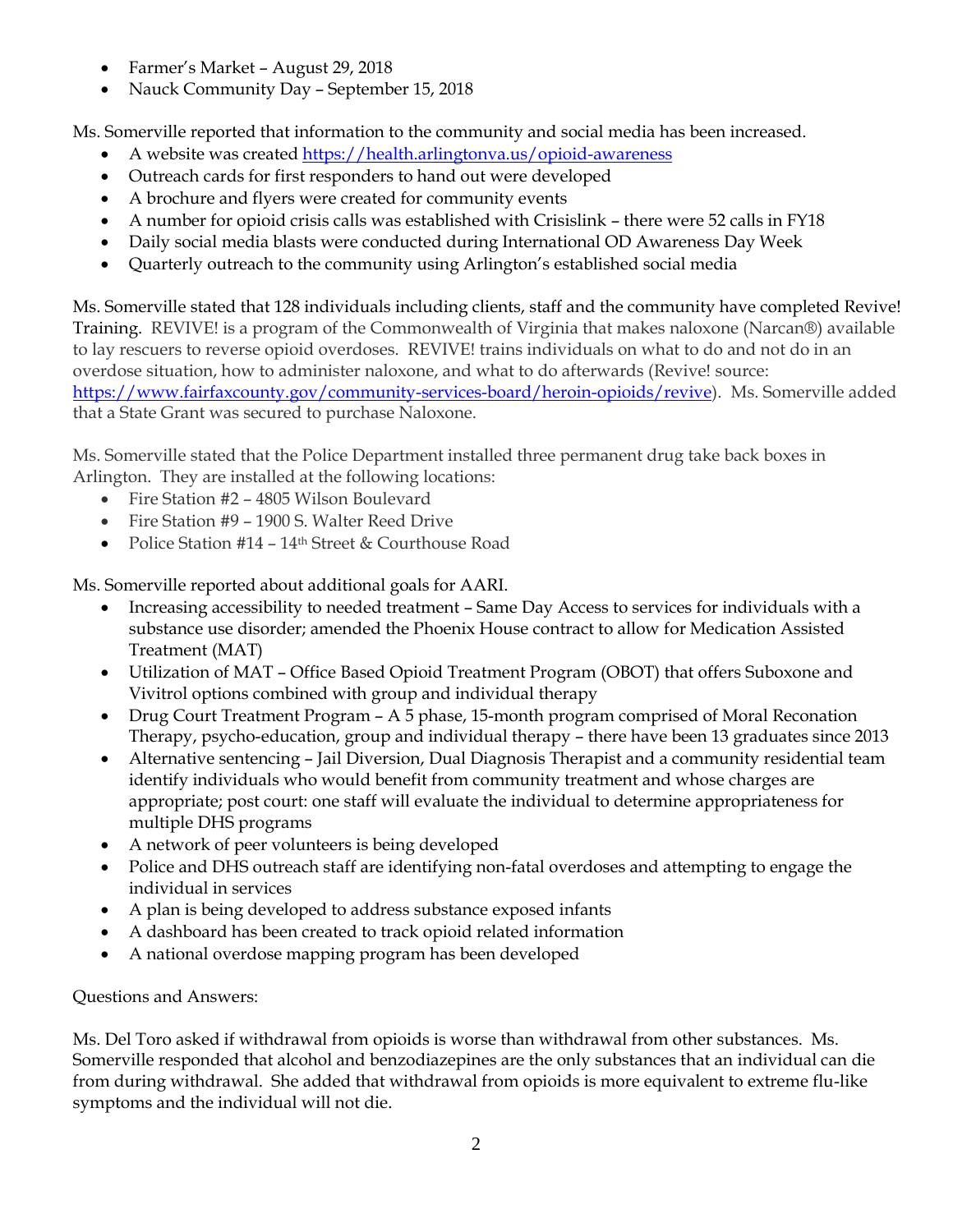Ms. Warren asked about the Safe Station Program. Ms. Somerville responded that Safe Station is an initiative where an individual can walk into most fire stations, ask for help and be referred to services. She added that Virginia's Commonwealth Attorney created a Safe Station in Arlington's Magistrate Office. She stated that when an individual requests help in the Magistrate's office, the police will be contacted, a background check will be conducted to check for outstanding warrants and then DHS will be contacted so that a Peer Specialist can meet with the individual. She added that, whereas the Magistrate's Office may not be the best location, the initiative is a step in the right direction.

Ms. Coles asked if there is information about opioid use in the senior population. Ms. Somerville responded that data is reporting an increase in opioid abuse in the aging adult population.

Chair Hermann thanked Ms. Somerville for presenting.

## **Legislative Delegation Forum November 7th**

Chair Hermann reminded the members about the CSB Annual Legislative Delegation Forum with Arlington's legislators will be held on November 7, 2018 at 2100 Washington Boulevard in the lower level auditorium during the first hour of the CSB Executive Committee meeting. Chair Hermann invited all CSB members to attend.

She reported that the following legislators have responded that they will attend:

- Senator Favola
- Senator Ebbin
- Delegate Sullivan
- Delegate Hope
- Delegate Lopez

The committee agreed to present about the following budget and legislative recommendations: Budget recommendations:

- 1. Restore proposed FY19 and FY20 reductions to CSBs as a result of Medicaid expansion Ms. Warren will present
- 2. Fully fund StepVA Ms. Warren will present

Ms. Warren stated that CSBs are now mandated by the State to provide Same Day Access and Primary Care Screenings but were not provided with enough funding to support services and that training is insufficiently offered and funded to train staff providers. Ms. Warren reported that, per StepVA, CSBs are expected to implement seven additional services by 2021.

- 3. Enhance capacity for assessing and treating individuals with autism and co-occurring behavioral health conditions through expert clinical assessment and consultation – Ms. Deane will present
	- Establish regional multi-disciplinary teams comprised of psychiatrist, psychologists, nurses and other relevant professionals to diagnose and treat individuals with Autism Spectrum Disorder (ASD) and co-occurring behavioral health conditions as well as provide consultation to physicians, school personnel, family members and other stakeholder serving individuals with ASD.

Legislative recommendations:

1. Support for legislative action that would lead to increased utilization of Mandatory Outpatient Treatment (MOT) – Mr. FitzGerald will present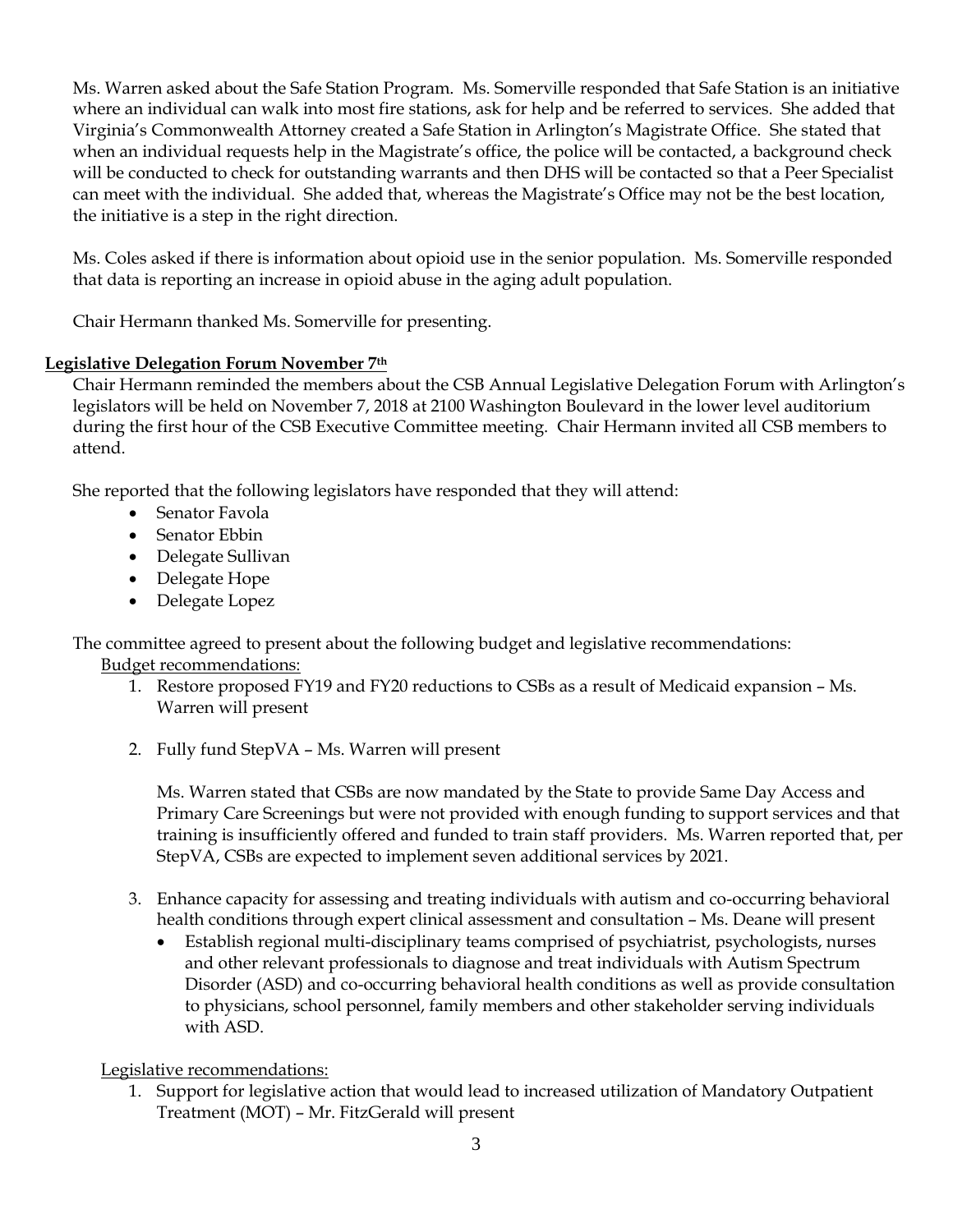2. Support legislative action to include individuals with caregivers over the age of 60 in the Priority One wait list for the Developmental Disabilities (DD) Waiver. Propose the following amendment to the Priority One criteria. Add "the individual has aging caregivers, aged 60 years or older." – Ms. Skelly will present

#### **CSB Executive Director's Report**

Ms. Warren directed the members to the handout "Understanding Arlington's FY20 Budget". Particular topics of interest include:

Closing the budget gap

• Addressing the shortfall in FY20 could require reductions to County services Budget Challenges – maintaining commitments to fund County and community projects

- Growing school enrollments
- Rising costs for Metro
- Paying off public debt
- Competitive workforce funding
- Revenue Options
- Avoiding significant service reductions would require an increase in taxes or fees, potentially including taxes on residential and commercial real estate

Ms. Warren provided a timeline of the budget process. There are two key public input opportunities in the budget process.

- County Manager gathers public input in the fall and winter of 2018
- County Manager releases proposed budget in February of 2019
- County Board gathers public feedback in February and April of 2019
- County Board adopts final budget April of 2019

Ms. Warren provided an update about Medicaid Expansion (Cover Virginia). She stated that Dr. Jennifer Lee, Agency Director for the Department of Medical Assistance Services **(**DMAS) is scheduled to present in a public forum about Medicaid Expansion and Enrollment on October 26th at 2100 Washington Boulevard in the lower level auditorium from 2:00 p.m. to 4:00 p.m. Ms. Warren stated that an outreach strategy has been developed which will include evening and Saturday hours to assist individuals to apply for Medicaid coverage.

Ms. Warren stated that, to fund Medicaid expansion, State general funds allocated to localities throughout the State, by DBHDS are being reduced in FY19 and FY20. Ms. Warren stated that the reductions are based on the premise that CSBs would earn additional Medicaid revenue and would be able to bill for case management services.

Ms. Warren stated that County Board Chair, Katie Cristol, submitted a letter to Governor Ralph Northam regarding the FY19 and FY20 reductions in funding for services due to the expansion of Medicaid. Ms. Cristol, in her letter, states that "the County Board is requesting that the Department of Behavioral Health and Developmental Services (DBHDS) reduction to CSBs be restored during the initial implementation of Cover Virginia (Medicaid expansion), and that the state be open to reviewing its impact and the FY20 reduction to CSBs as well."

Ms. Warren stated that Arlington is slated to receive \$277,000 from the Virginia Department of Social Services to increase eligibility operations by hiring individuals to process an anticipated 7,000 applications. She reported that an analysis was completed in August to determine how to manage the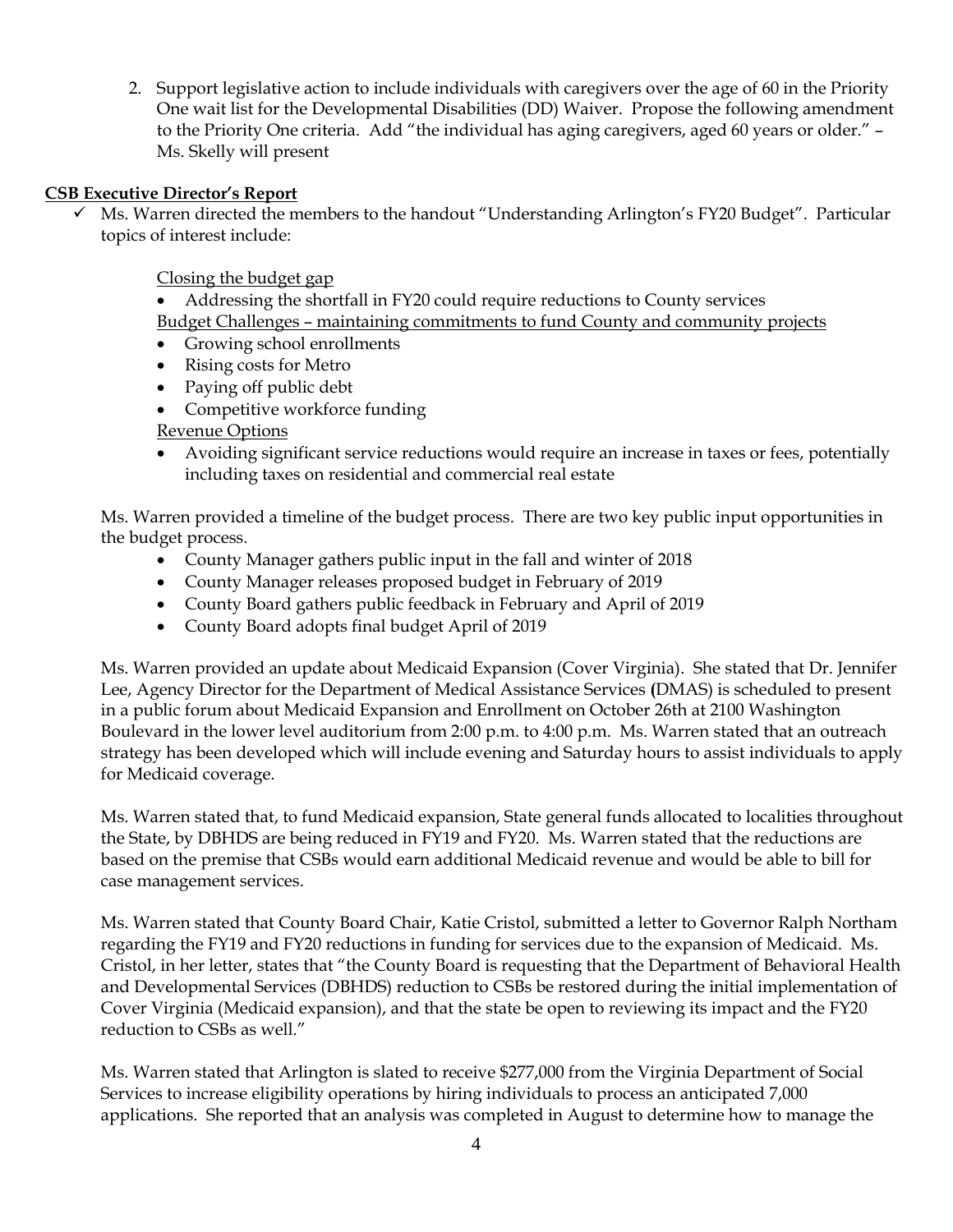potential 3,000 new Medicaid eligible cases on an on-going basis. She added that the analysis identified the need for 6 FTEs; 4 Eligibility Workers, 1 Supervisor, and 1 Administrative Technician.

Ms. Warren stated that the County Board Chair is advocating to the Virginia Municipal League and that County Board Member, John Vihstadt, has spoken to the Virginia Association of Counties (VACO) to advocate for allowing CSBs to keep their State funding for FY19 instead of taking a reduction.

- $\checkmark$  Ms. Warren provided an update on the draft site plan conditions for the VHC expansion. She stated that DHS and VHC agreed on the following five conditions
	- Prior to submitting the COPN request, VHC shall seek the approval of the County Manager or his designee for the number of beds requested and the allocation of beds between psychiatric beds and substance use beds
	- Prior to seeking the approval of the County Manager or his designee, VHC shall confer with County staff and CSB representatives to apply the jointly developed methodology for demonstrating the public need for the increase in the number of beds and the allocation of beds between psychiatric beds and substance use beds
	- VHC shall consult with County staff and the CSB representatives in developing the expansion of the psychiatric unit
	- VHC shall consult with County staff and the CSB representatives in developing the expansion of the Emergency Department
	- VHC shall seek the approval of the County Manager or his designee for the plan to develop the new Behavioral Health Services Center

Ms. Warren stated that an agreement was not reached on increased services for children and adolescents. She added that there is community support requesting that VHC contribute \$200,000 in funding per year, for five years, to the Mobile Crisis Response (CR2) Program. Ms. Warren stated that the County Board deferred a decision on giving VHC approval for a land swap, contingent on making changes in the draft site plan conditions. She added that the County Board requested that VHC improve relationships with the surrounding neighborhoods and review services for children and adolescents.

- $\checkmark$  Ms. Warren directed the members to the Health Planning Region 2 (HPR2) budget priorities (Included in Member Packet).
- ✓ Ms. Warren directed the members to the VACSB draft FY19 FY20 budget priorities (Included in Member Packet). She stated that the VACSB is advocating for funding for three priorities.
	- StepVA requesting funding to implement the remaining services in the StepVA model
	- Increase the Medicaid Early Intervention case management reimbursement rate
	- Reduce the waiting list for DD Waivers by focusing on those individuals on the waiting list who are categorized as "Priority 1"

## **Miscellaneous Updates/Information**

- ✓ Chair Hermann reported out about the Northern Virginia Aging Network (NVAN) Annual Breakfast held on September 24th at the Fairfax Marriott at Fair Oaks located at 11787 Lee Jackson Memorial Hwy in Fairfax. The keynote speaker was Dr. Jennifer Lee, Director of the Department of Medical Assistance Services (DMAS) , who spoke about Medicaid expansion in Virginia.
- $\checkmark$  Chair Hermann reminded the members about the CSB New Committee Member Orientation scheduled for October 23rd from 6:00 p.m. to 8:00 p.m. at 2120 Washington Boulevard in room 424. Anyone wishing to attend should RSVP Ms. Mauller.